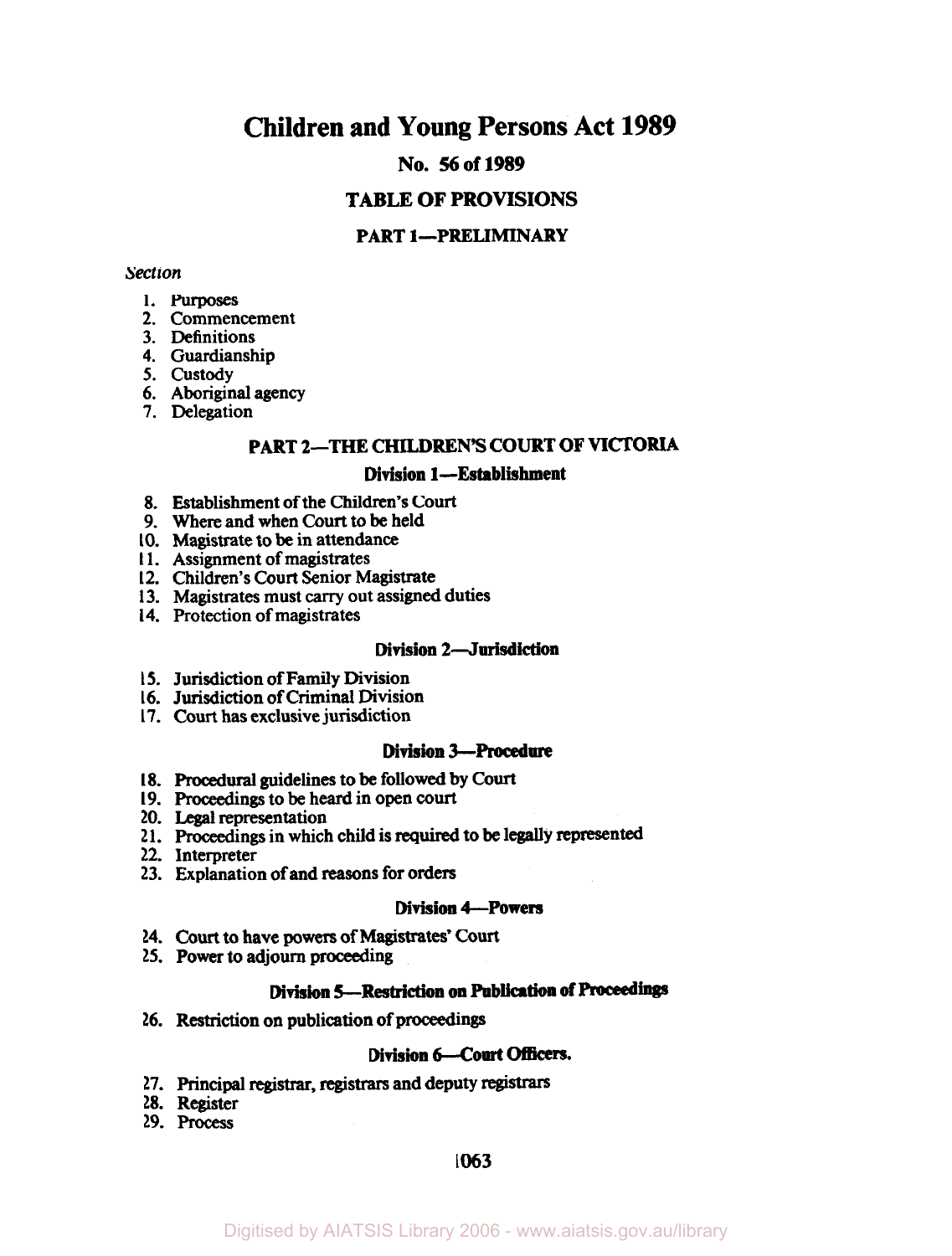- **30.**  Powers of **registrar**
- **31. Fees**
- **32.**  Extortion by and impersonation of **court** officials
- **33.**  Protection of **registrars**

### **Division 7-Court Services**

- **34.**  Probation officers
- **35.**  Duties of probation officers
- **36.**  Children's Court Liaison Office
- **37.**  Children's Court Clinic

#### **Division 8-Reports to the Court**

### **Subdivision 1-General**

- **38.**  Reports to which Division applies
- **39.**  Notification of requirement to submit report
- **40.**  Warning to be given to persons being interviewed
- **41.**  Attendance at Court of author of report
- **42.**  Disputed report
- **43.**  Confidentiality of **reports**

#### **Subdivision 2-Protection Reports**

- **44.**  Protection reports
- **45.**  Director-General to **forward** report to Court
- **46.**  Content of protection report
- **47.**  Access to protection report

### **Subdivision 3-Disposition Reports and Additional Reports**

- **48.**  Disposition reports
- **49.**  Content of disposition **report**
- **50.**  Additional report
- **51.**  Access **to** disposition and additional reports

#### **Subdivision 4-Pre-Sentence Reports**

- **52.** *Court* may order pre-sentence report
- **53. Who** prepares pre-sentence **reports?**
- **54.** Contents of pre-sentence report
- *55.* Pre-sentence report to be filed with **registrar**
- **56. Access** to pre-sentence reports

# **PART 3-PROTECTION OF CHILDREN**

### **Division 1-Services for Children**

- **57.** Establishment of community **services** and *secure* welfare **services**
- **58.** Approval of community services
- **59.** Standard of **services** to be provided by community **services**
- **60.** Minister to determine rates
- **6** 1. Inspection of community *services*
- **62.** Restrictions on who may provide long-term *care* of children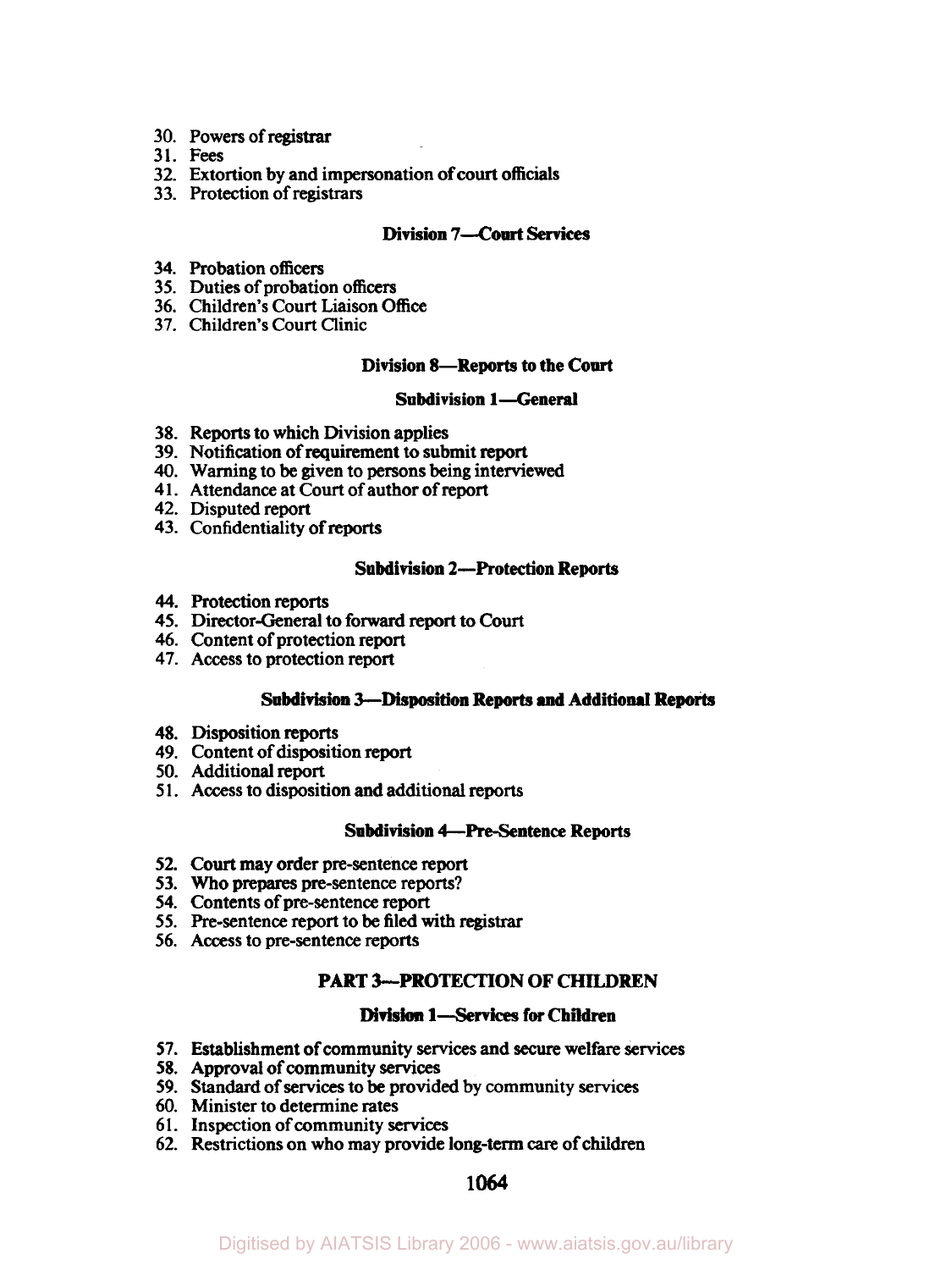### **Division 2- Children in Need of Protection**

- When is a child in need of protection? **63.**
- 64. Notification to protective intervener
- Minister to be responsible for children in need of protection **65.**
- 66. Investigation by protective intervener
- 67. Protection of information
- Action by protective intervener **68.**
- Protective intervener may take child in need of protection into safe custody **69.**
- Making a protection application without taking child into safe custody **70.**

#### **Division 3-Irreconcilable Differences**

- **7 1.** Application if there is an irreconcilable difference
- **72.** Conciliation counselling

### **Division 4-Interim Accommodation Orders**

- **73.** Interim accommodation order
- **74.** Duration **of** interim accommodation order
- **75.** Limitation on making of order placing child in secure welfare service
- **76.** Circumstances in which child's whereabouts may be withheld from parent
- **77.** Power of Director-General to transfer child
- **78.** Application for variation of interim accommodation order or for new order
- **79.** Appeal against interim accommodation order
- 80. Procedure on breach of interim accommodation order

### **Division 5-Procedures in Family Division**

- **8 1.** How proceeding in Family Division commenced
- **82.** Conduct of proceedings in Family Division
- **83.** Power of Family Division to make certain orders by consent in absence of **parties**

#### **Division 6-Protection Orders**

#### **Subdivision 1-General**

- **84. When** Court may make order **under this** Division
- 85. Types of order
- **86.** Restrictions **on the** making of protection orders
- **87.** Court to **have** regard to certain matters
- **88.** Service of applications and orders

#### **Subdivision 2-Undertaking**

- **89. Undertaking**
- **90.** Variation or revocation of undertaking

#### **Subdivision 3- Supervision Order**

- **9 1. Supervision order**
- **92.** Supervision order may impose conditions
- **93.** Powers of Director-General under supervision order
- **94.** Variation or revocation of supervision order
- **95.** Breach of supervision order, etc.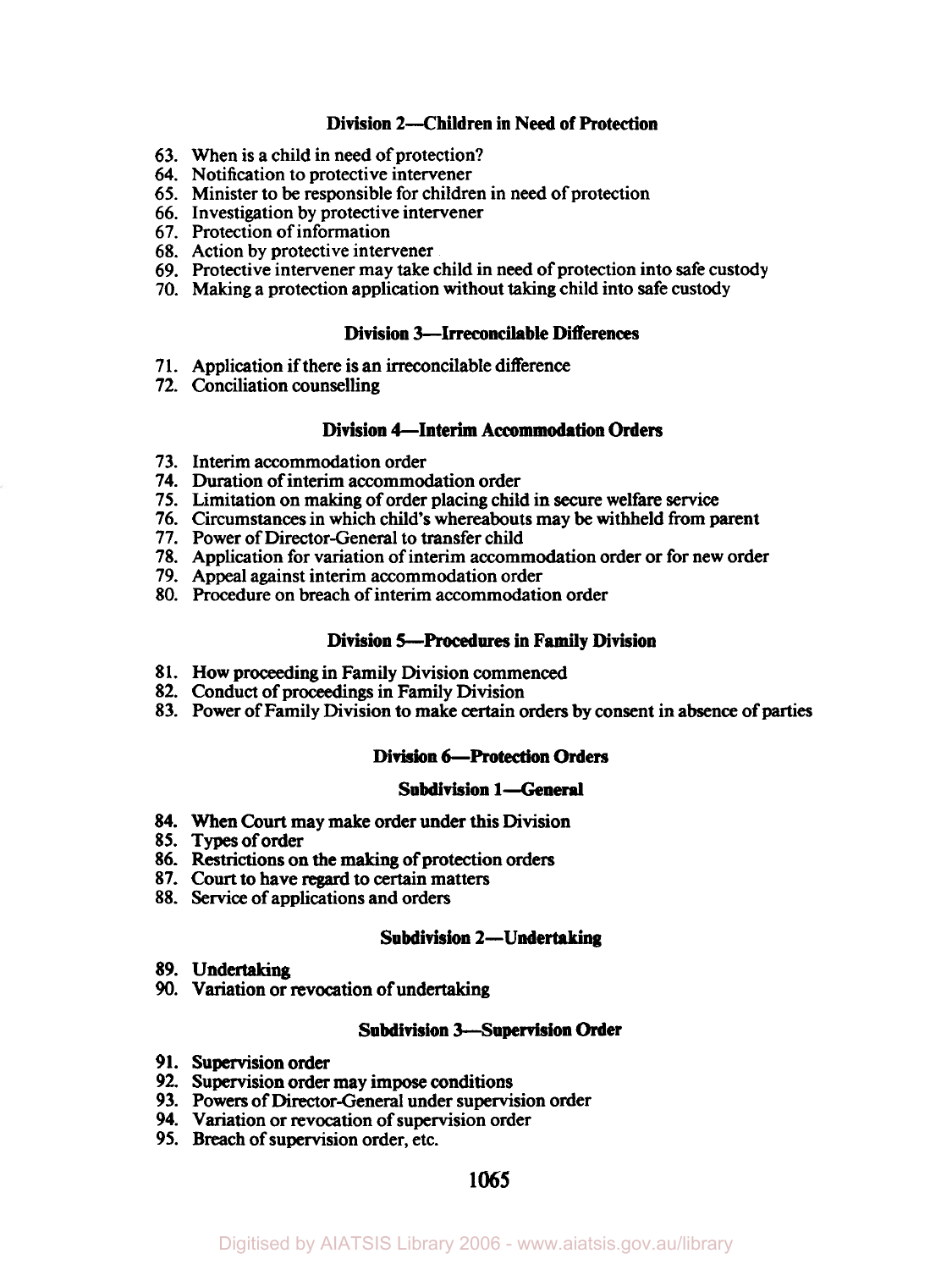#### **Subdivision** 4--Custody **to Third Party Order**

- **96.** Custody to third **party** order
- **97.** Variation or revocation **of** custody to third **party** order

### **Subdivision 5--Supervised Custody Order**

**98.** Supervised custody order

#### **Subdivision 6-Custody to Director-General Order**

- **99.** Custody to Director-General order
- **100.** Extension **of** custody to **Director-General** order by up to **12** months
- **101.** Extension **of** custody to Director-General order beyond 2 years
- **102.** Additional extensions of custody to **Director-General** order
- **103.** Lapsing of custody to Director-General order
- **104.** Variation **of** custody to Director-General order
- **105.** Revocation **of** custody to Director-General order

#### **Subdivision 7-Guardianship to Director-General Order**

- **106.** Guardianship to Director-General order
- **107.** Extension **of** guardianship to Director-General order up to **2 years**
- **108.** Additional extensions and lapsing **of** guardianship to Director-General order
- **109.** Revocation of guardianship to Director-General order

### Subdivision 8-Interim **Protection Orders**

- **110.** Interim protection order
- **1 1 1.** Breach **of** interim **protection order,** etc.

#### **Division 7-Permanent Care Orders**

- **1 12.** When **Court** may make permanent *care* order
- **1 13.** Restrictions on the making **of** permanent *care* **orders**
- **1 14.** Lapsing **of** permanent **care** order
- **1 15.** Variation or revocation of permanent *care* order

#### **Division 8-Appeals**

- **116. Appeal** to County **Court**
- **1 17.** Appeal to Supreme **Court** on **a** question **of** law
- **1 18.** Appeals to **be** heard in open court

#### **Division 9-Powers and Responsibilities** *of* Director-General

- **1 19.** Principles **of** *case* planning
- **120.** Preparation of *case* plan
- **12 1.** Internal review
- **122.** Review by Administrative **Appeals** Tribunal
- **123.** Powers **of** Director-General **as** *guardian* or *custodian*
- **124.** Placement **of** children
- **125.** State Guardianship Fund
- **126.** Interstate movement **of** children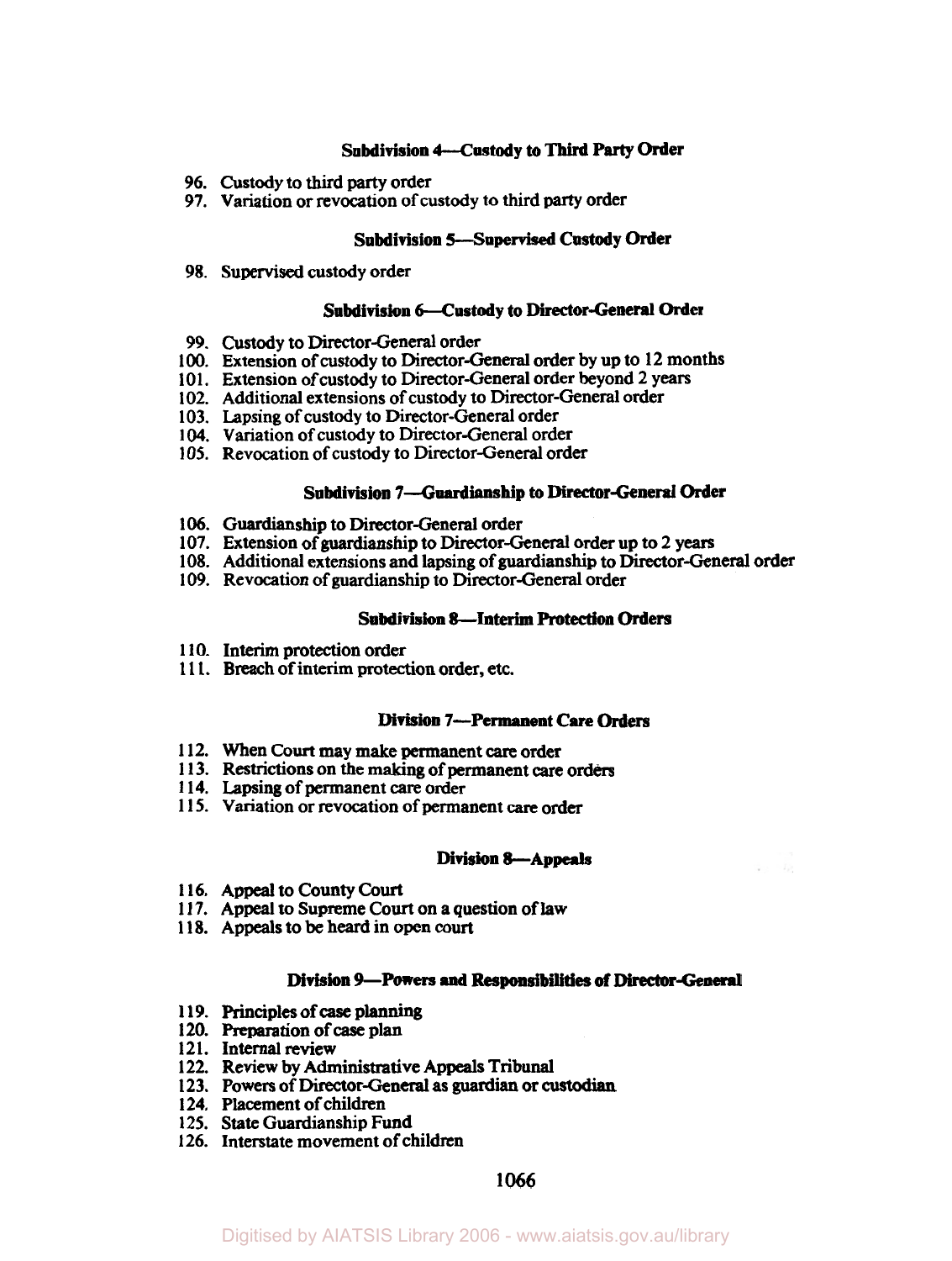### **PART 4-CHILDREN AND THE CRIMINAL LAW**

#### **Division 1-Criminal Responsibility of Children**

**127.** Children under **10** years of age

#### **Division 2-Custody and Bail**

- 128. Children to be proceeded against by summons except in exceptional circumstances
- **129.** Child in custody to be brought before Court or bail justice
- **130.** Child in custody to be placed in remand centre
- **13 1.** Breach of bail

### **Division 3-Referral for Investigation**

- **132.** Referral to Director-General
- **133.** Report to Court

### **Division 4-Procedure for Indictable Offences Triable Summarily**

**134.** Procedure for indictable offences triable summarily

### **Division 5- Standard of Proof**

**135.** Proof beyond reasonable doubt

### **Division 6-Reports and other Matters to be Taken into Account in Considering Sentence**

**136.** Court may **only** consider certain reports and other matters

#### **Division 7-Sentencing Orders**

#### **Subdivision 1-General**

- **137. Sentencing** orders
- **138.** Sentencing **hierarchy**
- **139.** Matters to be taken into account

### **Subdivision 2-Undertaking**

- **140.** Non-accountable undertaking
- **14 1.** Breach of undertaking

#### **Subdivision 3-Accoantable Undertaking**

- **142.** Accountable undertaking
- **143.** Breach of undertaking

### **Subdivision** *4- Good* **Behaviour Bond**

- **144.** Good **behaviour bond**
- **145.** Dismissal where **bond observed**
- **146.** Child required to appear
- **147. Failure** to appear
- **148.** Breach of bond
- **149.** Time for application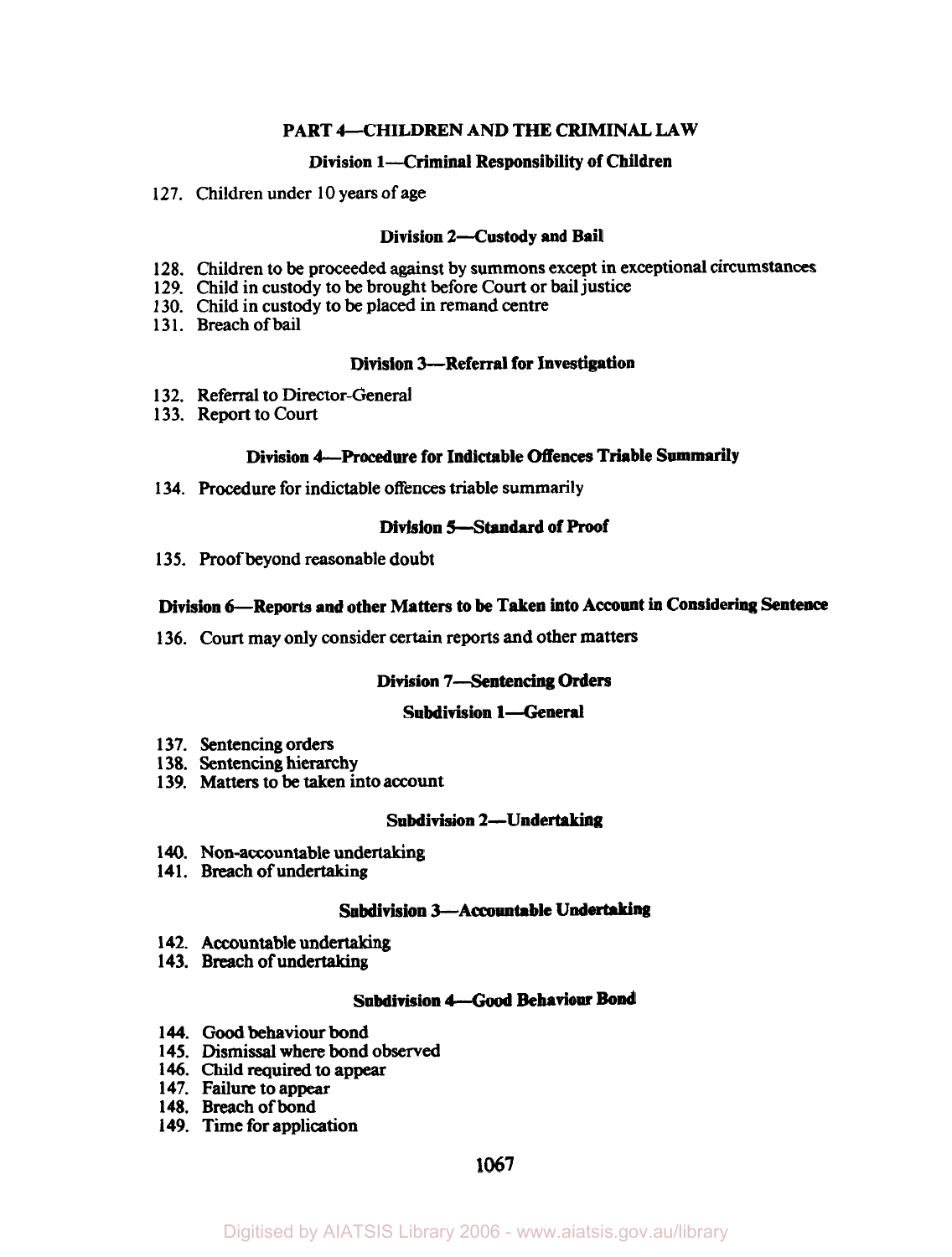### **Subdivision 5---Fines**

- **150.** Fines
- **15 1.** Financial circumstances of child to be considered
- **152.** Instalment orders
- **153.** Time to pay
- **154.** Application for time **to** pay, for instalment order or for variation of instalment order
- **155.** Default in payment of fine or instalment
- **156.** Weekend detention
- **157.** Reduction of detention or order by payment of portion of fine

#### **Subdivision 6-Probation Orders**

- **158.** Court may order probation
- **159.** Conditions of probation orders
- **160.** Breach of probation
- **16 1.** Director-General or probation officer may apply for warrant to arrest
- **162.** Time for application

#### **Subdivision 7-Youth Supervision Orders**

- **163. Court** may impose youth supervision order
- **164.** Youth supervision orders
- **165.** Breach of youth supervision order
- **166.** Penalties for breach
- **167.** Matters to be taken into account
- **168.** Time for application

#### **Subdivision 8-Youth Attendance Orders**

- **169.** Definitions
- **170.** Youth attendance order
- **17 1.** Restrictions on power to make youth attendance order
- **172.** Sentencing **court** to impose requirements
- **173.** Court to nominate a manager or responsible officer
- **174.** Concurrent orders
- **175.** Copy of order to be given
- **176.** Additional requirements of order
- **177.** Reporting
- **178.** Suspension of youth attendance order
- **179.** Court may require manager or responsible officer **to** report
- **180.** Director-General may appoint youth attendance projects
- **18 1.** Objects of youth attendance project
- **182.** Person subject to control, etc. of manager or responsible **officer**
- **183.** Community service
- **184.** Breach of youth attendance order
- **185.** Application for variation or revocation of order

### **Subdivision 9-Youth Residential Centre Orders**

- **186. Court** may make youth residential centre order
- **187.** Youth residential centre orders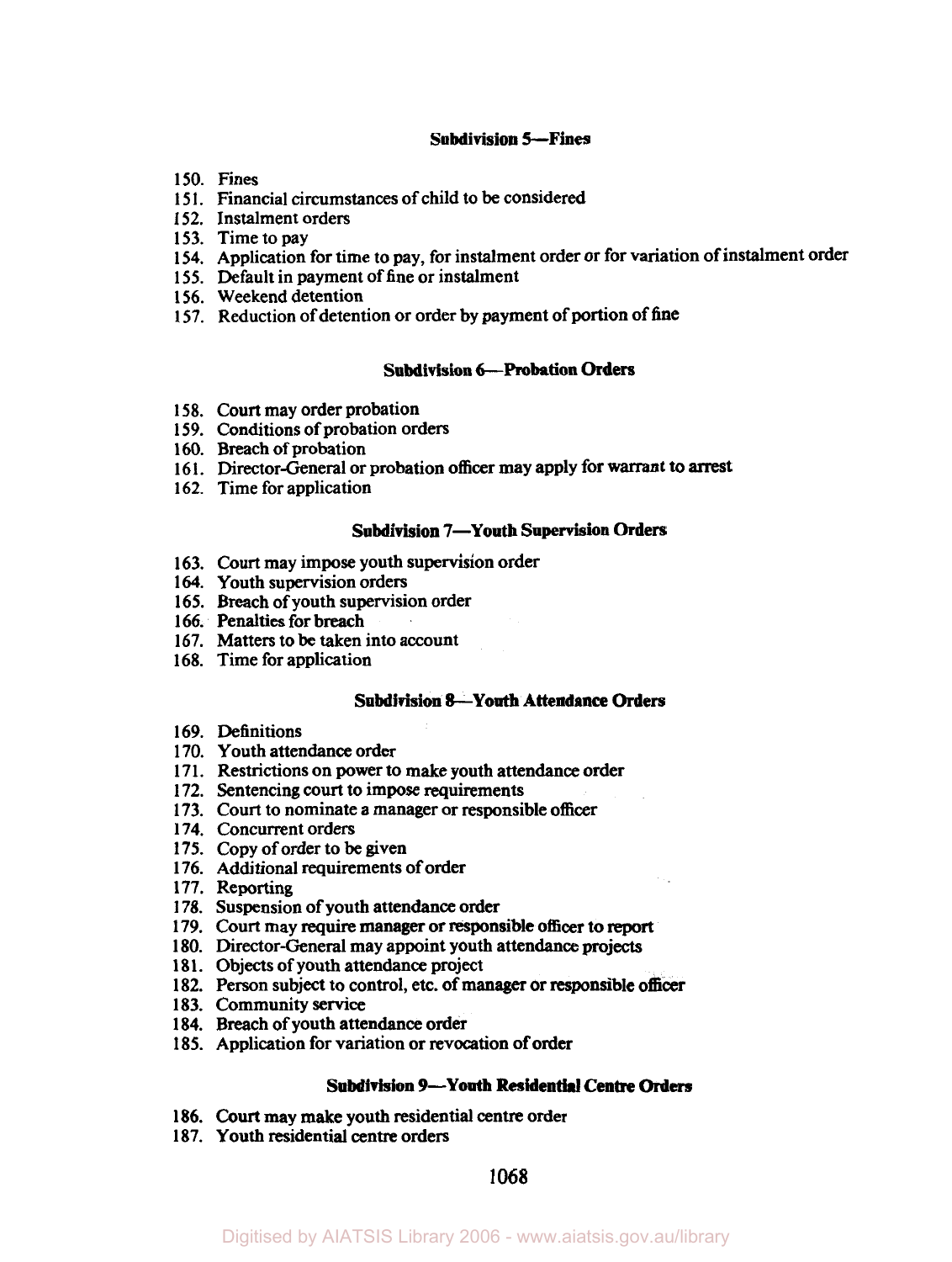### **Subdivision 10-Youth Training Centre Orders**

- **188.** Court may make youth training centre order
- **189.** Youth training centre orders

#### **Subdivision 11-Deferral of Sentencing**

**190.** Deferral of sentencing

### **Subdivision 12-Restitution and Compensation**

- **19 1.** Restitution and compensation
- **192.** Financial circumstances of child to be considered in determining compensation

#### **Subdivision 13-General**

- **193.** Provisions applicable to warrants
- **194.** Bail
- **195.** Variation or revocation of order
- **196.** Suspension of order

#### **Division 9-Appeals to County Court and Supreme Court**

- **197.** Appeal to County Court
- **198.** County Court may reserve question of law for Full Court
- **199.** Appeals to Full Court from County Court
- **200.** Appeal to Supreme Court on a question of law
- **201.** Appeal by child under **1 5** years
- **202.** Parent may enter into bail
- **203.** Appeals to be heard in open court

#### **Division 10-Parole**

### **Subdivision 1-Youth Residential Board**

- **204.**  Establishment of Youth Residential Board
- **205.**  Terms and conditions of office
- **206.**  Alternate members
- **207.**  Meetings of the Youth Residential Board
- **208.**  Validity of acts or decisions of the Youth Residential **Board**
- **209.**  Secretary or member may act on behalf of Youth Residential Board
- **210.**  Evidentiary provisions
- **211.**  Powers, etc. of Youth Residential Board
- **212.**  Powers to take evidence, etc.
- **213.**  Saving of members of Youth Residential Board from **liability**
- **214.**  Reports by Youth Residential Board

#### **Subdivision 2-Youth Parole Board**

- 2 **15.** Establishment of Youth Parole **Board**
- **2 16.** Terms and conditions of office
- **2 17.** Alternate members
- **21 8.** Meetings of the Youth Parole Board
- **2 19.** Validity of acts or decisions of the Youth Parole Board
- **220.** Secretary or member may act on behalf of Youth Parole Board
- **22 1.** Evidentiary provisions
- **222.** Powers, etc. of Youth Parole Board
- **223.** Powers to take evidence, etc.
- **224.** Saving of members of Youth Parole Board from **liability**
- **225.** Reports by Youth Parole Board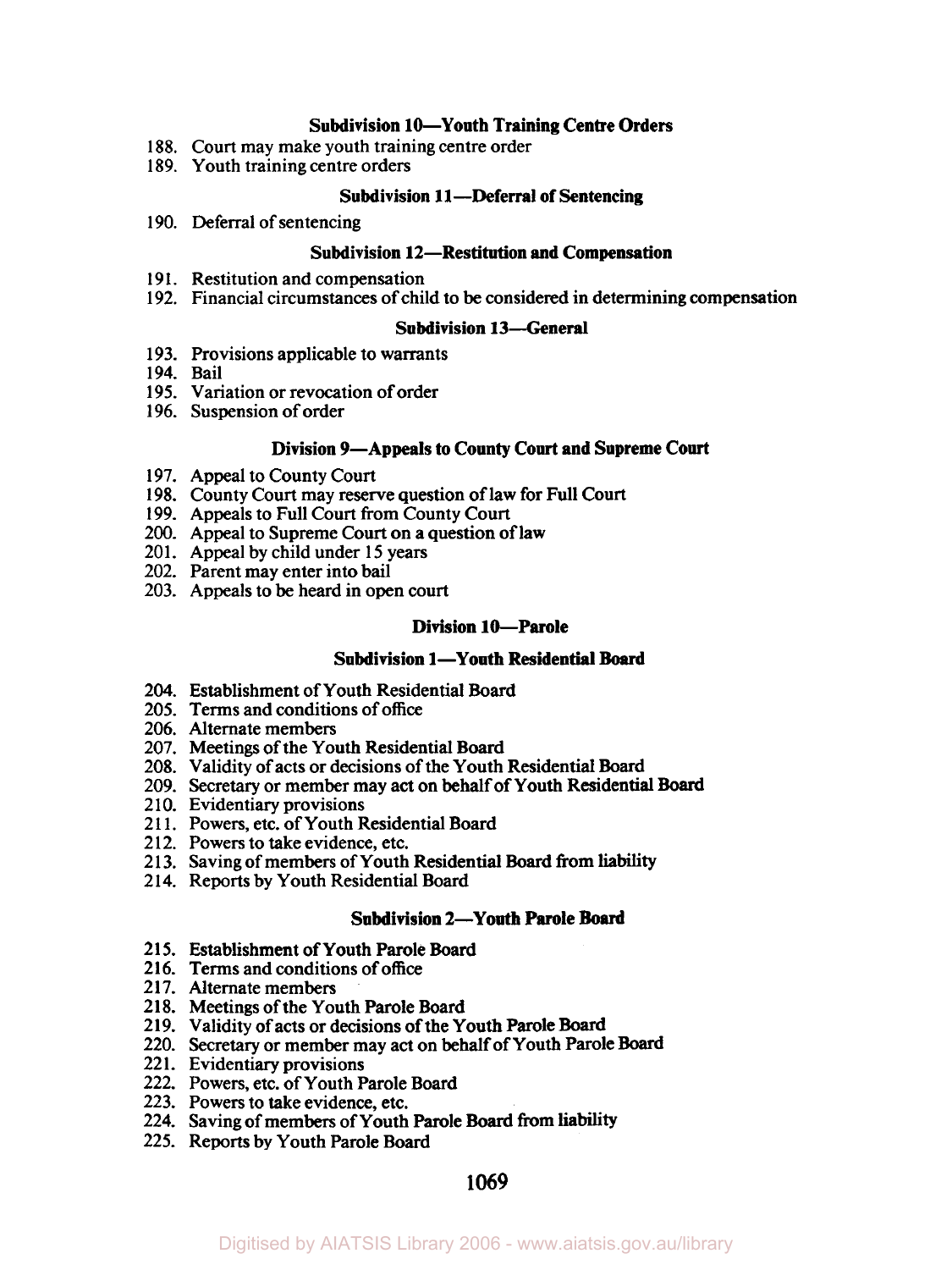# **Subdivision 3-Youth Parole Officers**

**226.** Youth parole officers

### **Subdivision 4-Release on Parole from Youth Residential Centre**

- **227.** Release on parole from youth residential centre
- **228.** Person still under sentence until end of parole **period**
- **229.** Cancellation of parole
- **230.** Youth Residential Board may release on parole more than once

### **Subdivision 5-Release on Parole from** Youth **Training Centre**

- **23 1.** Release on parole from youth training centre
- **232.** Person **still** under sentence until end of parole period
- **233.** Cancellation of parole
- **234.** Youth Parole Board may release on parole more than once

### **Division 11-Transfers, etc.**

### **Subdivision 1-Jurisdiction over Detainees**

- **235.** Persons detained in youth residential centre subject to Youth Residential Board
- **236.** Persons detained in youth training centre subject to Youth Parole Board

### **Subdivision 2-Transfer from** Youth **Residential Centre to Youth Training Centre**

- **237.** Power of Youth Residential Board to transfer person to a youth training centre
- **238.** Restriction on transfer of under **14** year olds
- **239.** Transfer to youth training centre

### **Subdivision 3—Transfer from Youth Training Centre to Prison**

- **240.** Power of Youth Parole Board **to** transfer person to prison
- 241. Detainee may request transfer to prison
- **242.** Transfer to prison

### **Subdivision 4-Transfer from Youth Training Centre** to **Youth Residential Centre**

**243.** Persons in youth training centre may **be** transferred to youth residential centre

### **Subdivision 5-Transfer from Prison to Youth Training** *Centre*

**244.** Persons in prison may **be** transferred to youth training centre

### **Subdivision 6- General**

- **245.** Person in youth residential centre sentenced to detention in youth training centre **or**  imprisonment
- **246.** Person in youth training centre sentenced to imprisonment
- **247.** Person in youth training centre sentenced to detention in youth residential centre
- **248.** Person in prison sentenced to detention in youth training centre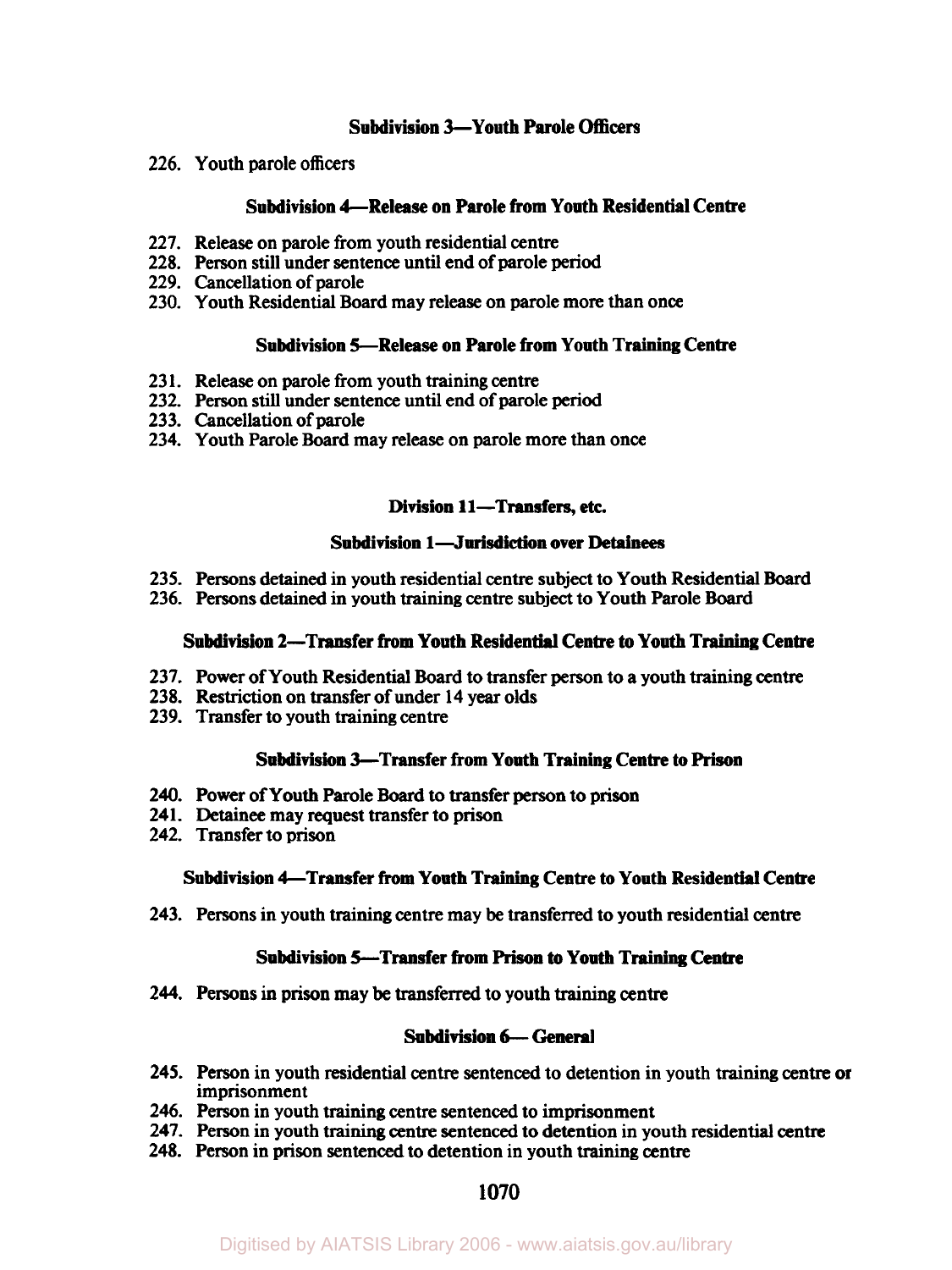### **Division 12-Establishment of Corrective Services for Children**

- **249.**  Governor in Council may establish corrective services
- **250.**  Approval of service as youth supervision unit
- **251.**  Standard of services
- **252.**  Form of care, custody or treatment

### **Division 13-Persons in Detention**

- **253.**  Legal custody and fingerprinting
- **254.**  Time held in custody before trial, etc. to be deducted from sentence
- **255.**  Removal of person from remand centre, etc.
- **256.**  Temporary leave from legal custody
- **257.**  Detention in default of payment of a fine
- **258.**  Bringing of child before court or inquest
- **259.**  Power of police to arrest person in youth training centre
- **260.**  Interstate transfer of young offenders

### **PART 5-MISCELLANEOUS**

#### **Division 1-Offences Relating to the Protection of Children**

- **261.**  Offence to fail to protect child from harm
- **262.**  Offence to leave child unattended
- **263.**  Offence to harbour or conceal child
- **264.**  Offence to counsel or induce child to be absent without lawful authority, etc.
- **265.**  Circumstances in which child may be taken into safe custody
- **266.**  Offences in relation to community service, etc.

### **Division 2-Offences Relating to Sentenced Persons**

- **267.**  Offence to escape or attempt to escape, etc.
- **268.**  Offence to harbour or conceal person
- **269.**  Offence to counsel or induce person to escape
- **270.**  Offences in relation to persons held in centres

#### **Division 3-Director-General: Miscellaneous**

- **271.**  Powers of Director-General in relation **to medical** *services* **and operations**
- **272.**  Offence to obstruct Director-General or officer

### **Division 4-Court: Miscellaneous**

- **273.**  Witness who has previously appeared in Children's **Court**
- **274.**  Defendant or other person who has previously appeared in **Children's Court**
- **275.**  Transfer of proceedings from Magistrates' Court to Children's **Court**
- **276.**  Supreme Court or County Court may exercise sentencing powers of Children's **Court**
- **277.**  Service of documents
- **278. Proof** of service
- **279.**  Notice required to **be** filed if child is taken into safe custody or apprehended without warrant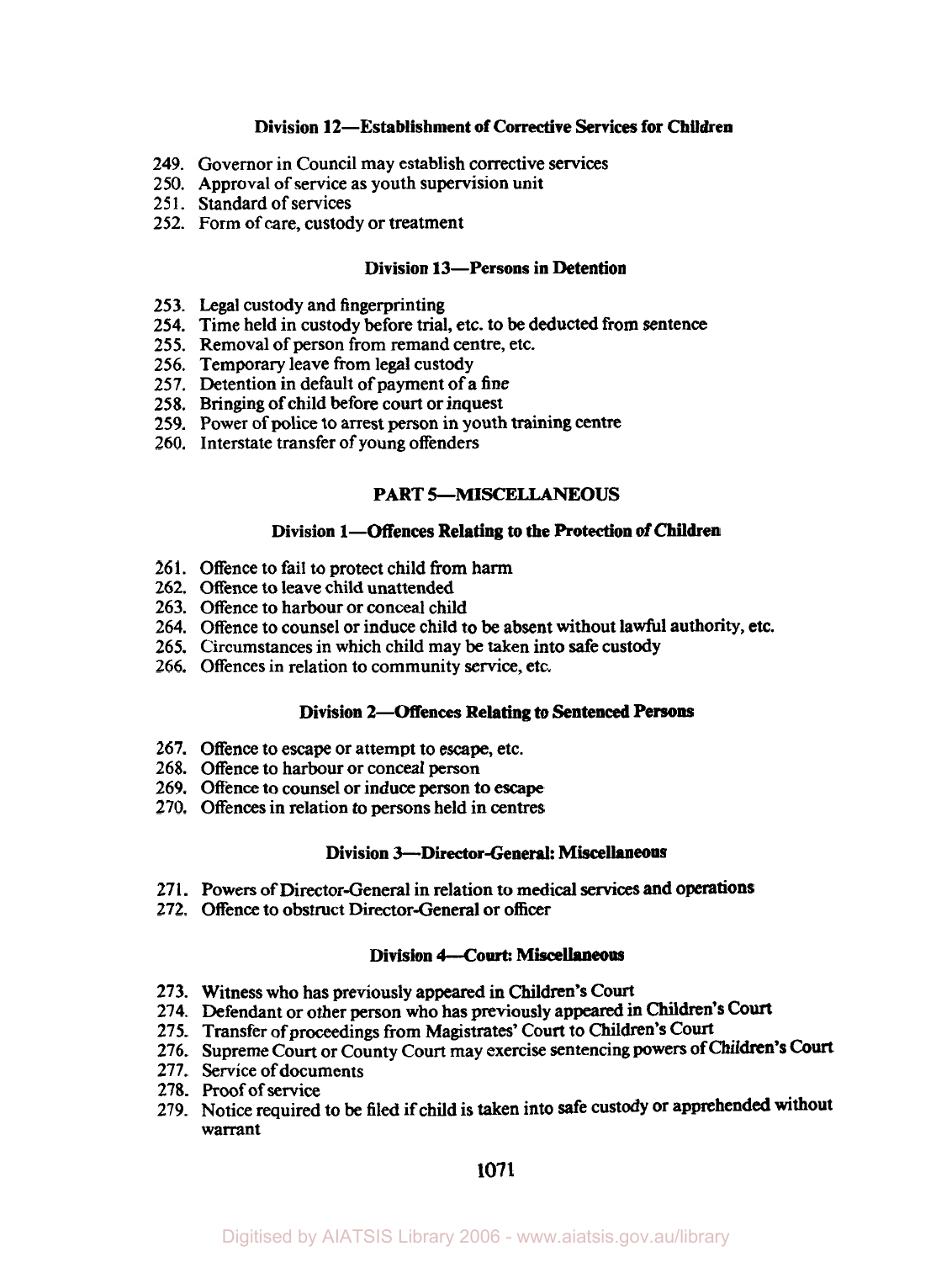#### **Division 5-Regulations**

**280.** Regulations

### PART 6-REPEALS, AMENDMENTS, SAVINGS AND TRANSITIONALS

- **28 1.** Repeal of Children's Court Act
- **282.** Repeal of Children (Guardianship and Custody) Act
- **283.** Amendment of Community Services Act
- **284.** Amendment of Community Welfare Services Act
- **285.** Amendment of Penalties and Sentences Act
- **286.** Consequential amendments
- **287.** Savings and transitionals

### **SCHEDULE 1**

### **Interstate Transfer Of Young Offenders**

- **1.** Definitions
- **2.** Minister may enter into general agreement
- **3.** Director-General may make arrangements
- **4.** Arrangement for transfer out of Victoria
- *5.* Arrangement for transfer to Victoria
- 6. Provisions to be made in each arrangement
- 7. Transfer order made under an arrangement
- **8.** Transfer to Victoria in custody of escort
- 9. Reports
- **10.** Transfer of sentence or order with transferee
- **1 1.** Sentence, etc. deemed to have been imposed in this State
- **12.** Lawful custody for transit through Victoria
- **13.** Escape from custody of person being transferred
- 14. Escape from custody-penalt
- **15.** Revocation of order of transfer on escape from custody
- **16.** Revocation of order of transfer by consent

### **SCHEDULE 2**

### **Consequential Amendments**

#### **SCHEDULE 3**

#### **Savings and Transitionals**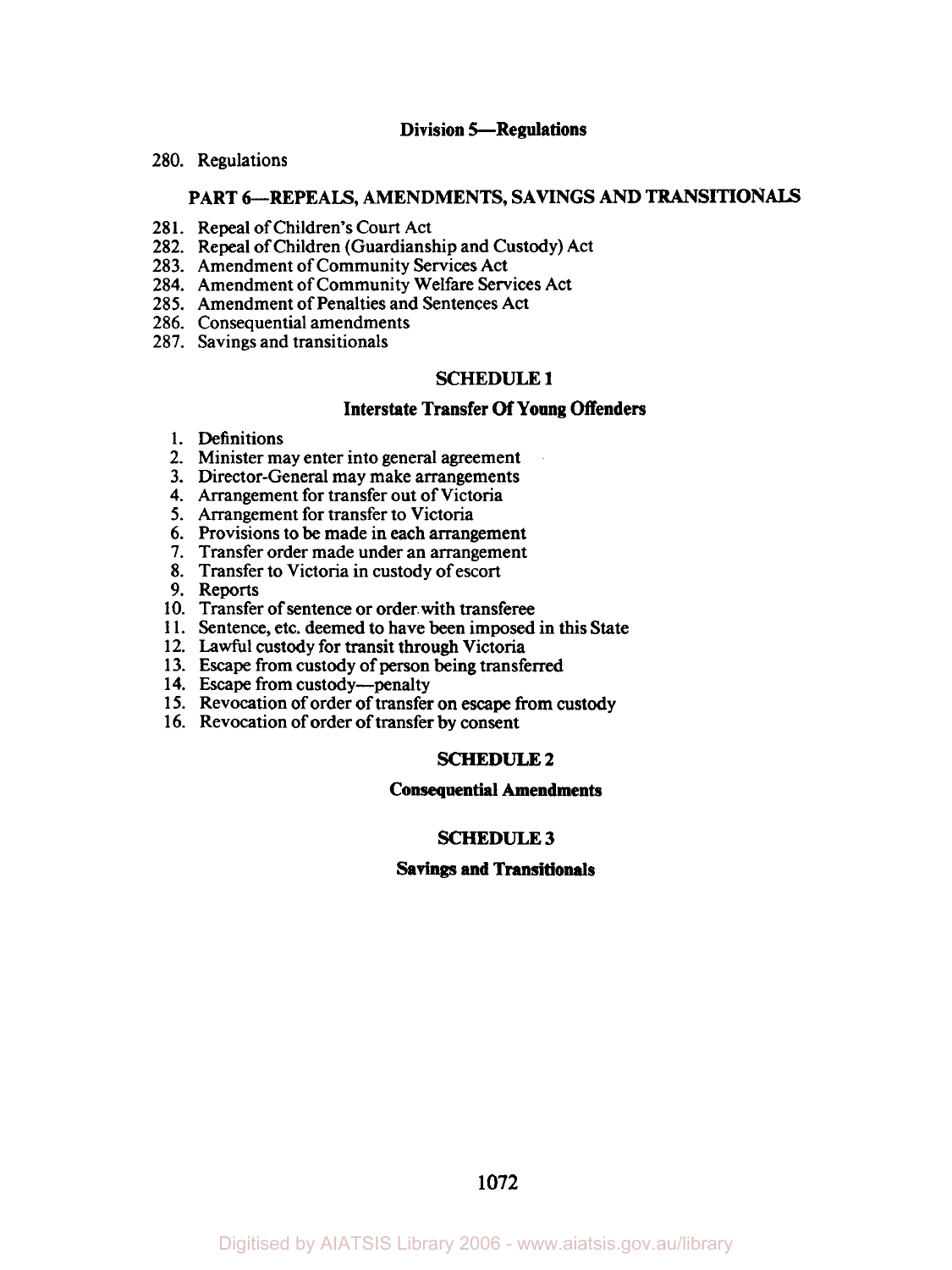

**No.** *56* **of 1989** 

# **Children and Young Persons Act 1989**

[Assented to **14** June **1989]** 

The Parliament of Victoria enacts as follows:

# **PART 1-PRELIMINARY**

# **Purposes**

- **1.** The main purposes of **this** Act **are-** 
	- *(a)* to establish The Children's **Court** of Victoria **as** a specialist **court** dealing with matters relating to children and **young persons;** and
	- *(b)* to provide for the protection **of** children **and young persons;**  and
	- *(c)* to make provision in relation to children and **young persons**  who have **been** charged with, or who have **been** found **guilty**  of, offences; and
	- (d) to amend and consolidate for the purposes of the new **Court**  the law relating to the **jurisdiction** and procedure of children's **courts.**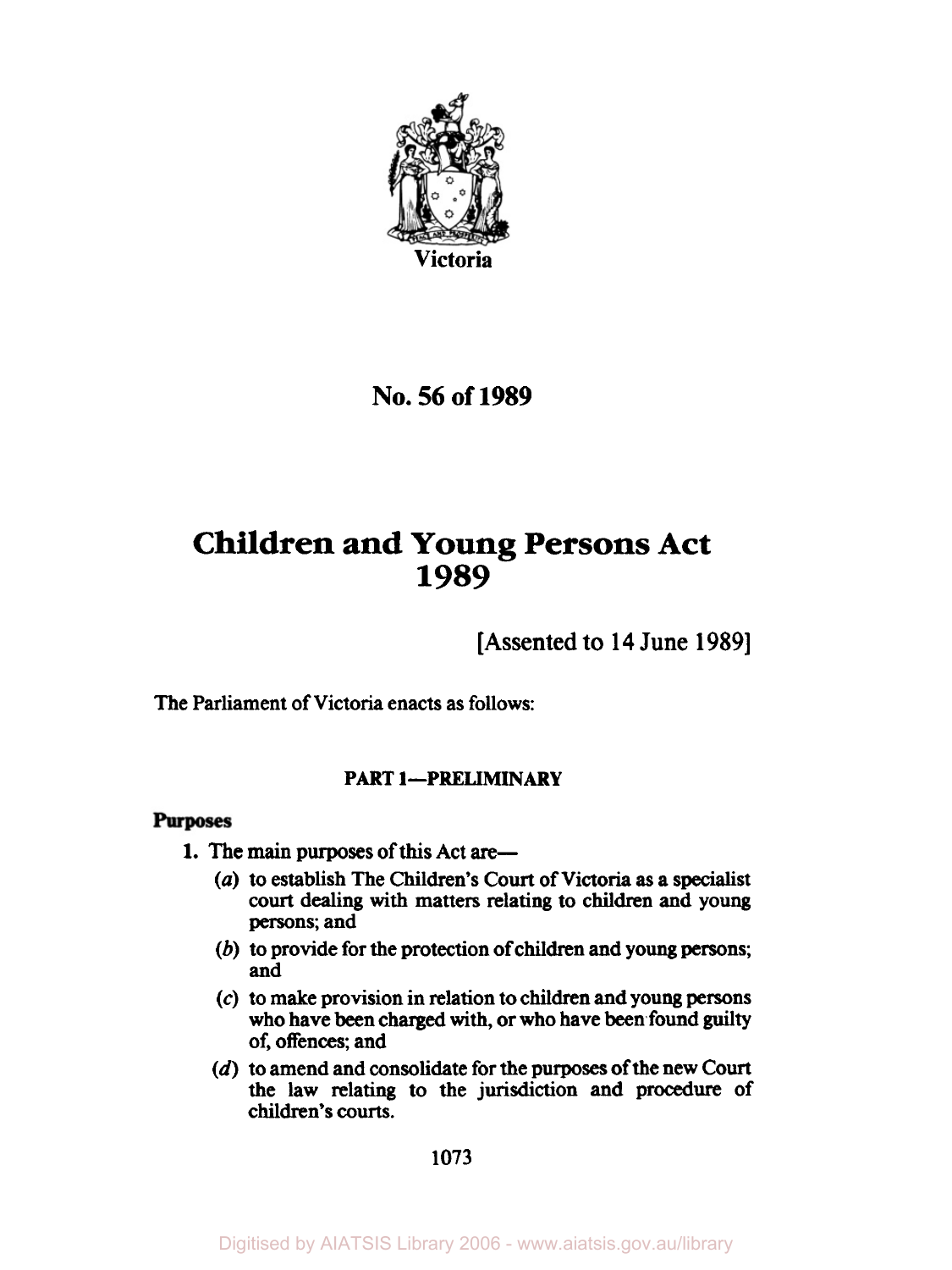# Commencement

**2.** This Act comes into operation on a day or days to be proclaimed.

# **Definitions**

3.  $(1)$  In this Act-

"Aboriginal agency" means an organisation declared to be an Aboriginal agency under section 6.

# "Aborigine" means a person who-

- *(a)* is descended from an Aborigine or Torres Strait Islander; and
- (b) identifies as an Aborigine or Torres Strait Islander; and
- (c) is accepted as an Aborigine or Torres Strait Islander by an Aboriginal or Torres Strait Island community.
- "Access" means the contact of a child with a person who does not have custody of the child by way of-
	- *(a)* a visit by or to that person, including attendance for a period of time at a place other than the child's usual place of residence; or
	- (b) communication with that person by letter, telephone or other means.
- "Accountable undertaking" means a sentencing order referred to in section 137 $(1)(c)$ .
- "Adult Parole Board" means the Adult Parole Board established by section 6 1 of the *Corrections Act* 1986.
- "Age" means, in the absence of positive evidence as to age, apparent age.
- "Appropriate **registrar"** means the registrar at the proper venue of the Court.
- "Authorised bail **justice"** means a person who-
	- *(a)* is appointed under section 120 of the *Magistrates'* **Court**  *Act* 1989 as a bail justice or is a bail justice by virtue of holding a prescribed **office** within the meaning of section 121 of that Act; and
	- (b) is authorised by the Attorney-General to perform functions for the purposes of the provision in which the expression is used.
- **"Bail justice"** means bail justice appointed under section 120 of the *Magistrates' Court Act* 1989.
- **"Care",** in relation to a child, means the daily care and control of the child, whether or not involving custody of the child.
- **"Case** plan" means a statement of any decision concerning a child made by the Director-General after the making of an order by the Family Division in respect of the child.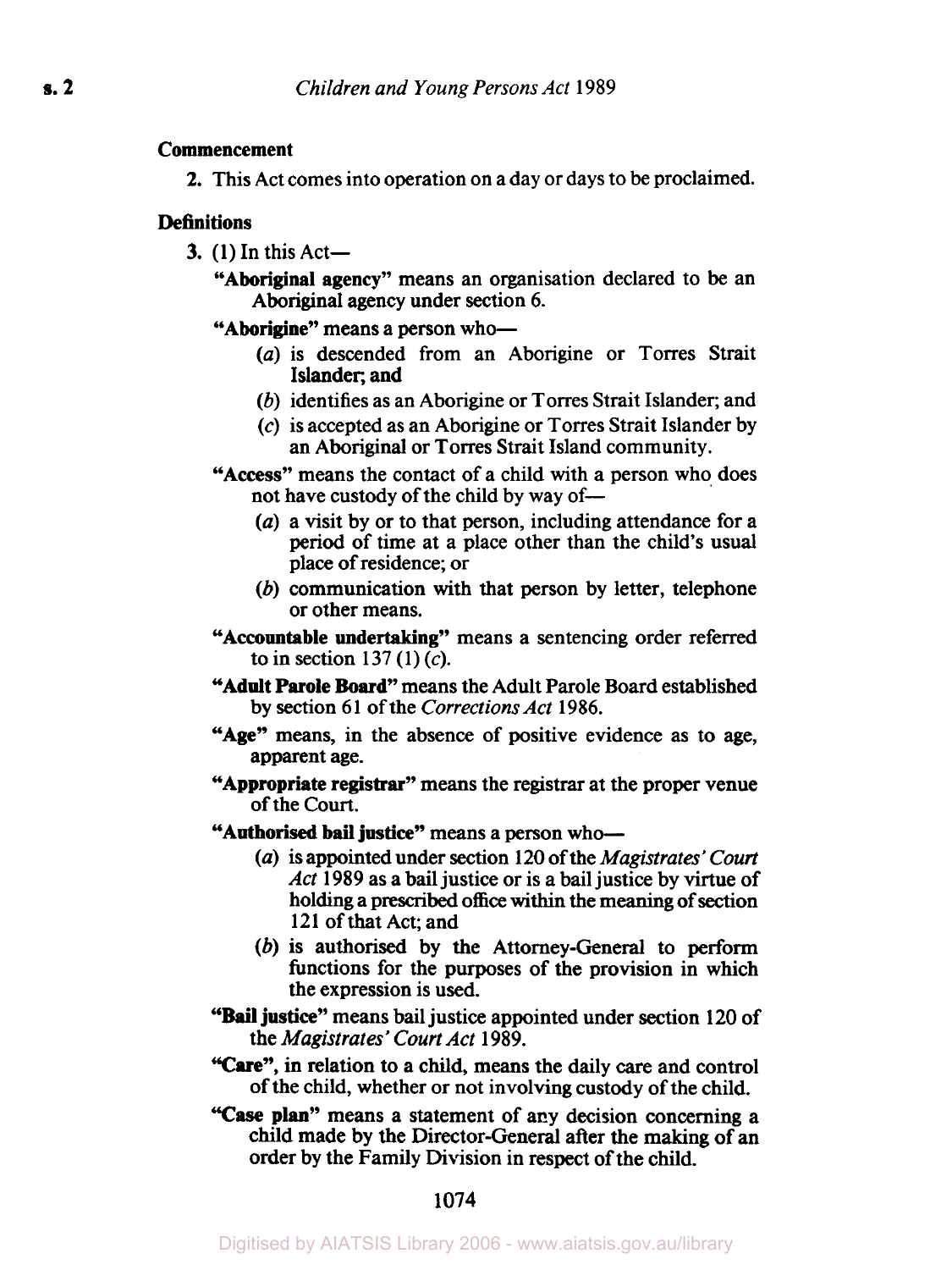- **"Case planning process"** means the process of decision-making by the Director-General concerning a child, beginning when a protective intervener receives a notification about the child under section **64 (1)** and including-
	- *(a)* decisions made in the course of investigations conducted after a notification under section **64** (1) is received; and
	- (b) decisions made in the **course** of preparing a protection report or disposition report; and
	- *(c)* decisions made in assessing whether or not a protection application should be made; and
	- *(d)* decisions relating to the placement or supervision of the child, whether made before or after a protection application or protection order is made; and
	- *(e)* the holding of meetings for the purpose of formulating a *case* plan.
- **"Chief Magistrate"** means the Chief Magistrate appointed under section 7 *(2)* of the *Magistrates' Court Act* 1989 and includes an Acting Chief Magistrate appointed under section 8 of that Act.

**"Child"** means-

- *(a)* in the *case* of a person who is **alleged to** have committed an offence, a person who at the **time** of the alleged commission of the offence **was** under the age of 17 years but of or above the age of 10 years but does not include any person who is of or above the age of 18 years at the time of being brought before the Court; and
- *(6)* in any other case, a person who is under the age of 17 Years.

**"Children's Court"** means The Children's **Court** of **Victoria.** 

**"Commonity service"** means-

- *(a)* a community service established **under section** *57;* **or**
- (b) a community service approved under **section 58** (1).

**"Court"** means The Children's Court of **Victoria.** 

**"Court liaison officer"** means a **court** liaison **officer** appointed under section 36 **(2).** 

**"Court official"** means-

- *(a)* the principal registrar of **the Court;** or
- (b) a **registrar** or deputy **registrar** of the *Court;* or
- *(c)* a court liaison **officer,** or
- *(d)* any person employed in **any** of the **offices** of the **Court.**

**"Custody"** means **custody as** defined **in section** *5.* 

**"Custody to Director-General order'' means an order referred** to in section 85 (1) *(a)* (v).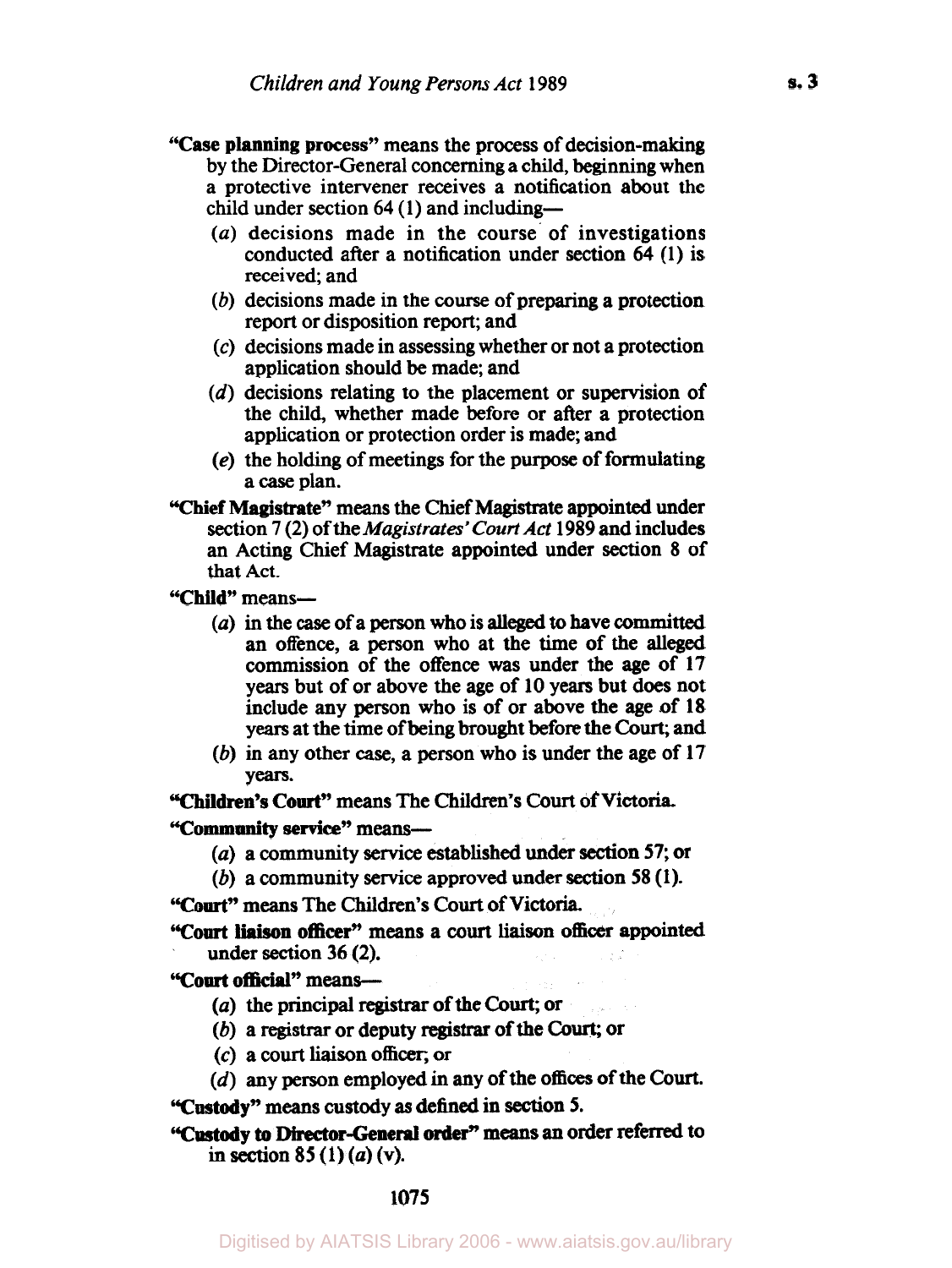- **"Custody to third party order"** means an order referred to in section **85 (1)** *(a)* (iii).
- **"Department"** means the administrative unit referred to as the Department of Community Services in Column One of Schedule Two to the *Public Service Act* **1974.**
- **"Director-General"** means the Director-General of Community Services appointed under the *Public Service Act* **1974.**
- **"Disposition report"** means a report referred to in section **48.**
- **"Division"** means Division of the Court.
- **"Fine"** includes any penalties, forfeitures, sums of money and costs ordered to be paid by the person fined.
- **"Fund"** means the State Guardianship Fund established under section 125 **(1).**
- **"Guardianship"** means guardianship as defined in section **4.**
- **"Guardianship to Director-General order"** means an' order referred to in section *85* **(1)** *(a)* (vi).
- **"Hearing date",** in relation to a proceeding, means the date on which the proceeding is listed for hearing.
- **"Interim accommodation order"** means an order under section **73.**
- **"Interim protection order"** means an order under section **85 (1)**  *(b).*
- **"Interpreter"** means-
	- *(a)* an interpreter accredited with the National Accreditation Authority for Translators and Interpreters Limited; or
	- *(b)* a competent interpreter.
- **"Irreconcilable difference application"** means **an** application under section **7 1.**
- "Legal **practitioner",** in relation to a **party** to a proceeding, means the counsel or solicitor representing that party in the proceeding.
- **"Legal representation"** means representation by counsel or a solicitor.
- **"Magistrate"** means a magistrate for the **Court.**

**"Officer"** means officer of the Department.

**"order", in** relation to the Criminal Division, includes judgment and conviction.

**"Parent",** in relation to a child, includes-

- *(a)* the father and mother of the child; and
- (b) the spouse of the father or mother of the child; and
- *(c)* a person who is living with the father or mother of the child as if she were **his** wife or he were her husband (as